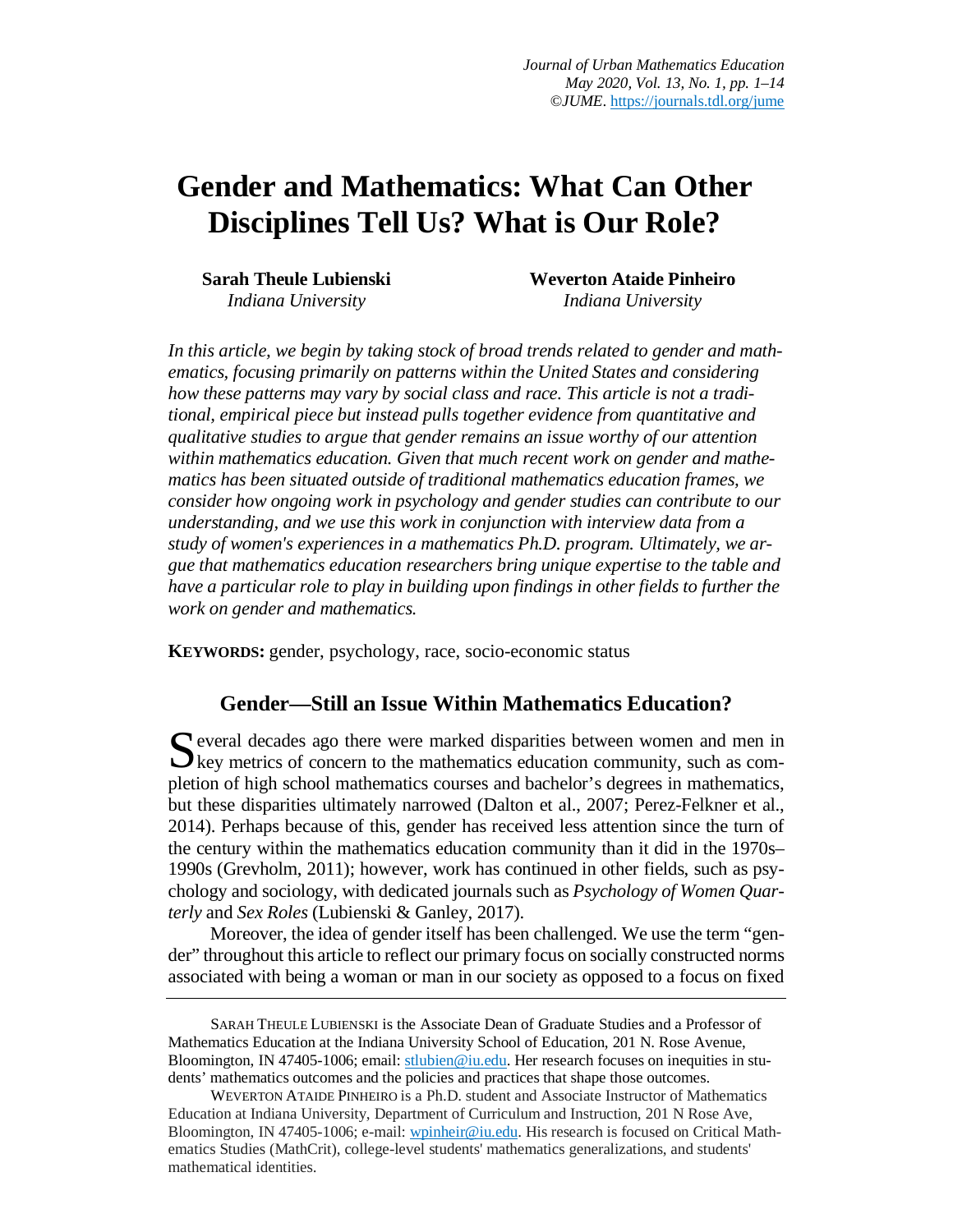biological traits (Hall, 2014). We acknowledge the limits of our use of binary categories, but we find these categories useful for taking stock of equity concerns for our purposes here; as discussed below, this very conversation is something that gender scholars have grappled with in recent decades as well. Overall, with the advances in equity in gender and mathematics, along with the deconstruction of gender as a concept, it is not surprising that attention to gender has declined within the mathematics education community (Grevholm, 2011; Lubienski & Ganley, 2017). Still, our aim in this paper is to argue that mathematics educators have a responsibility to attend to gender and mathematics education and that, despite the contributions of scholars in other fields, we have particular expertise to contribute.

According to some key metrics, progress toward gender equity in mathematics has stalled. For example, in the United States gender disparities in performance among K–12 students continue to favor boys, who are substantially overrepresented at the top of the mathematics achievement distribution (Cimpian et al., 2016). With some exceptions, significant gender differences also tend to favor boys internationally, with boys in Organisation for Economic Co-Operation and Development (OECD) member countries outscoring girls by an average equivalent of 5 months of schooling (OECD, 2015). Although gender gaps in performance are often viewed as relatively small, gaps in mathematical confidence are larger, both in the U.S. (Ganley & Lubienski, 2016) and among other OECD countries (OECD, 2014). Major gender disparities in mathematics persist beyond K–12 schooling as well, and the collegiate and professional mathematics settings have in fact experienced some regression in women's representation since the turn of the century.

Although U.S. women are more likely than men to attend college, the percentage of bachelor's degrees in mathematics earned by women was 46% in 1997 and only 42% two decades later; additionally, women earn less than 29% of mathematics doctoral degrees and only 19% of bachelors' degrees in computer science, down from 27% in 1997 (National Center for Science and Engineering Statistics, 2019). Furthermore, the median salary for women who are college graduates and employed fulltime is only 74% of the median salary of men with a similar education level (American Association of University Women [AAUW], 2018), and a substantial portion of this disparity is attributable to men's overrepresentation in mathematics-intensive professions (Corbett & Hill, 2012; Ryan, 2012). This imbalance in mathematics-intensive fields diminishes women's pay and status as well as the pool of skilled professionals contributing to these fields.

Hence, despite some progress toward gender equity in the field of mathematics, concerns remain. Gender differences in mathematics outcomes are specific to our field, as they do not occur in reading or even in science majors that are not mathematics intensive. Additionally, although differences in mathematics outcomes by race and social class tend to be at least partially attributable to differences in schools attended (Fryer & Levitt, 2004), gender differences appear among boys and girls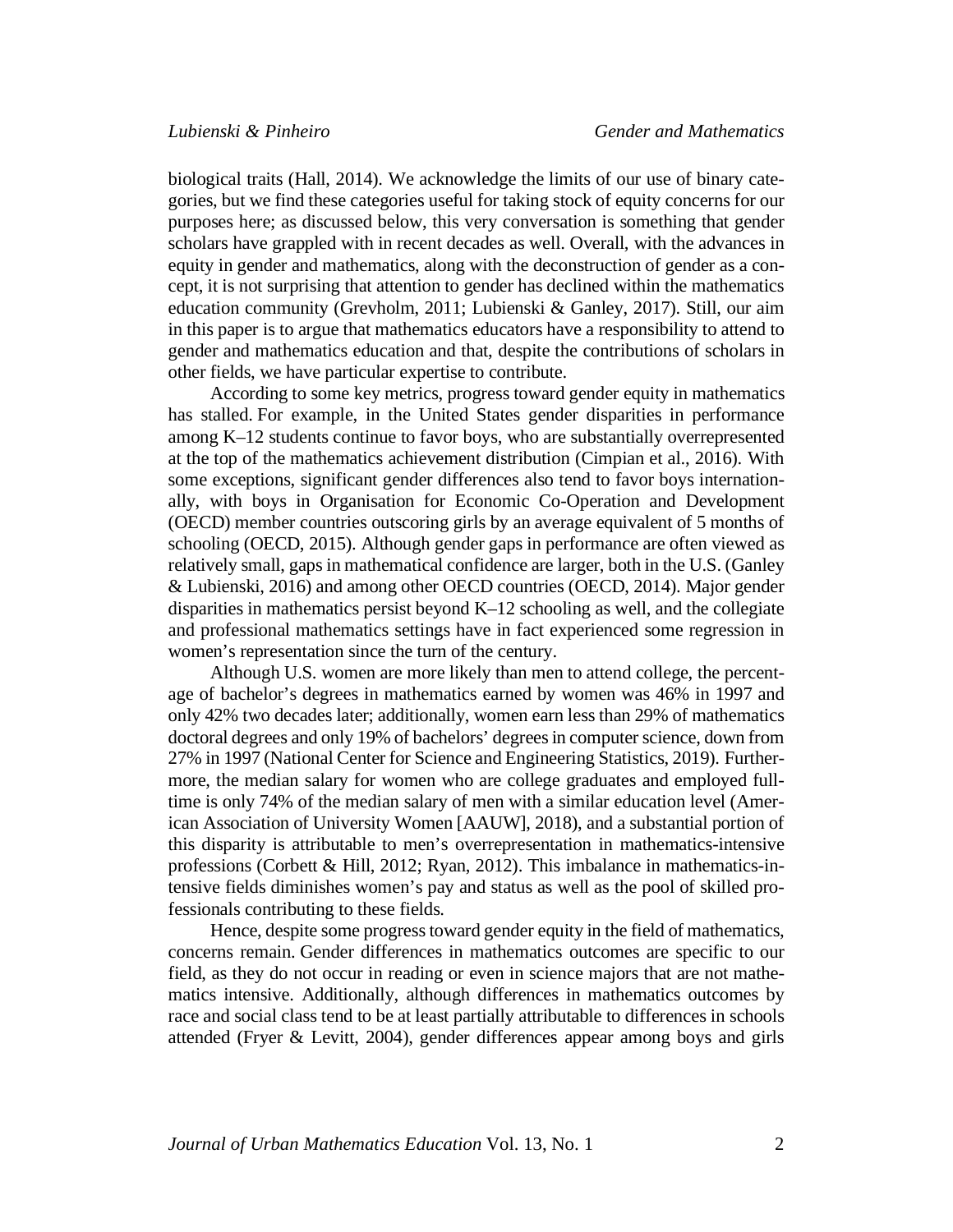learning within the same mathematics classrooms. Because of this, mathematics educators arguably have a particular responsibility to examine and address issues of gender equity.

#### **Gender Patterns by SES and Race**

Although national data provide overall averages by gender, they can also mask the ways in which patterns vary across contexts. Hence, it is important to examine gender issues with an intersectional lens.

#### *Gender and SES*

Gender disparities in mathematics are larger in high-socioeconomic status (SES) schools (Reardon et al., 2018). Given that higher SES students tend to have higher achievement than their less advantaged peers (Reardon, 2011), this SES pattern is consistent with gender gaps being larger at the top of the distribution (Cimpian et al., 2016). These patterns may seem surprising given that high-SES parents have been found to espouse more egalitarian views than do lower SES parents (Marks et al., 2009). An explanation for this pattern may be found in a study that used national data from the Early Childhood Longitudinal Study, which found that high-SES children were more likely than their low-SES peers to participate in parent-initiated activities falling along traditional gendered lines, such as dance lessons for girls and organized sports for boys (Lubienski et al., 2013). Although these differences in activities themselves did not explain emerging gender differences in mathematics performance, the study suggests that high-SES children may experience other gendered parenting practices that could contribute to the early gender gaps we see among high mathematics achievers.

Ellison and Swanson's (2010, 2018) analyses of American Mathematics Competitions (AMC) data provide a different look at girls' opportunities to excel in mathematics within varied SES contexts. The AMC is a series of competitions held at over 3,000 U.S. high schools. Although 43% of the AMC test takers examined were girls, boys were six times as likely to score among the top 1% (*n*=1,200) of AMC scorers. Ellison and Swanson (2010) observed fairly consistent gender gaps in scores across most high schools but found that while high-scoring boys came from a wide variety of schools, high-scoring girls were concentrated in a very small number of elite, high-SES schools. It is important to note that although gender disparities might be larger among high-SES students, girls who do excel tend to come from high-SES contexts. These results highlight both the importance and possibility of schools doing more to nurture all girls' mathematical talents. Specific to considerations of urban education (the focus of this journal), these results also raise questions about the resources teachers and schools need in order to foster all students' talents, and how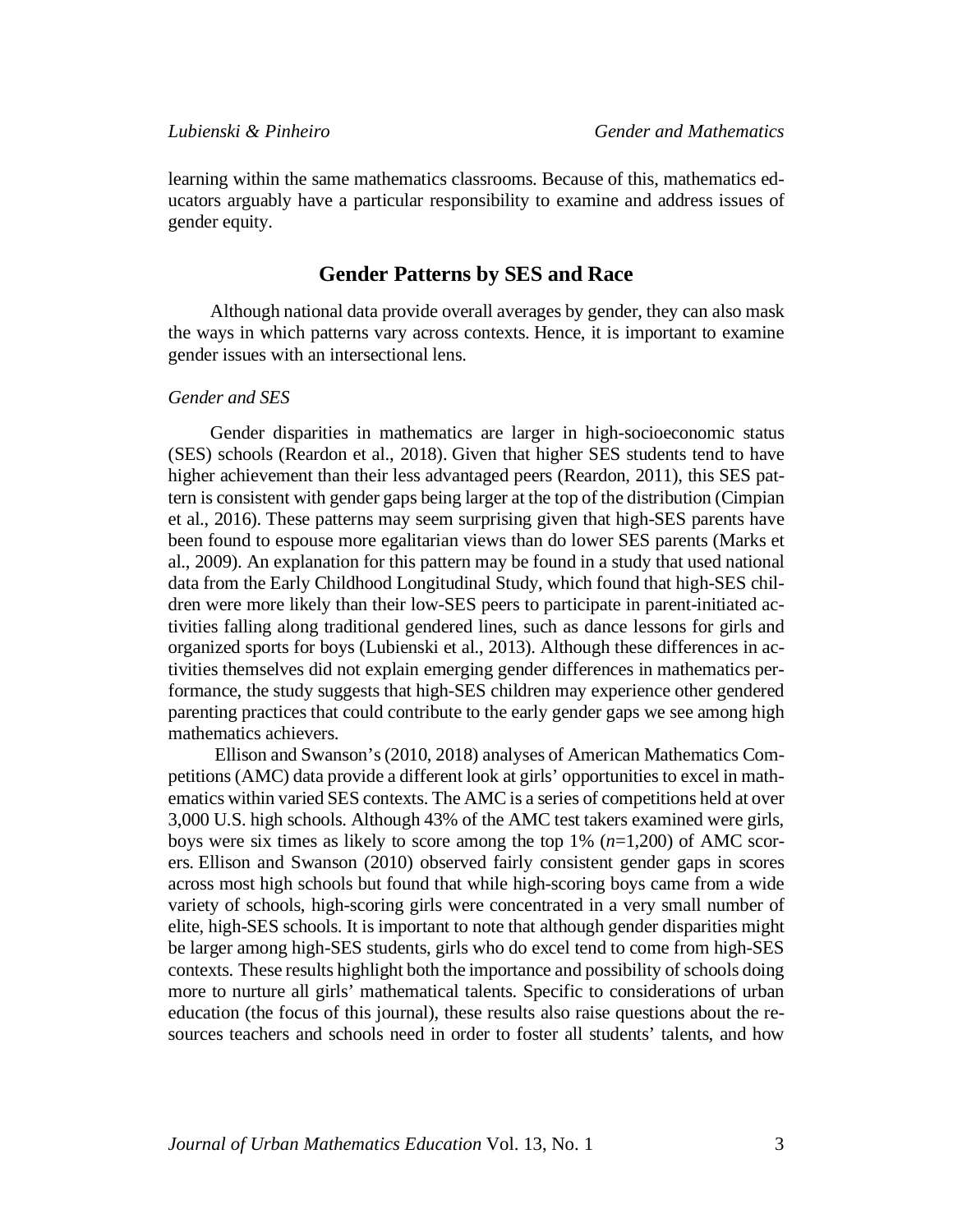schools' geographic contexts may affect teachers' and students' access to such resources.

#### *Gender and Race*

Just as students' gendered experiences and outcomes can vary by SES contexts, they also have been found to vary by race. For example, McGraw et al. (2006) found that Black girls tended to score higher than Black boys on the National Assessment of Educational Progress (NAEP). The most recent data from NAEP, from 2015 and 2017, confirm this pattern. Specifically, small gender differences among Black students tend to favor girls across the 4th, 8th, and 12th grades, and there are reverse patterns among Asian, Hispanic, and White students (data pulled from the NAEP Data Explorer at https://www.nationsreportcard.gov/ndecore/xplore/NDE). This trend among Black students in grade school does not mirror the trend of Black students in college pursuing science, technology, engineering, and mathematics (STEM) majors however.

Riegle-Crumb and King (2010) analyzed Educational Longitudinal Study data and found that among U.S. students who attended a four-year college, Black and White men were far more likely to pursue physical science and engineering majors than both Black and White women. Moreover, Black men were more likely to pursue such a major than White men when academic preparation was accounted for. It is critically important to remember that these numbers are restricted to those in fouryear colleges and also do not consider the relatively high departure rate of Black students in STEM majors (Riegle-Crumb et al., 2019). Still, the data support Gholson's (2016) argument that intersectionality is important and that Black women should not be overlooked by mathematics education researchers and support programs.

#### **Interpreting Women's Experiences in Graduate Mathematics**

Decades ago, Fennema and colleagues (1998) published a small-scale study in which elementary school girls were found to approach problems with more taught strategies while boys more often used invented strategies. The researchers then opened the work up to consideration by scholars in other fields to interpret the findings. We think much can be gained by such an interdisciplinary approach, and so we embark on a small version of multi-disciplinary conversation here, highlighting how recent work in psychology and gender studies can complement—but not replace the need for—mathematics education research on gender and mathematics. We use these two fields as examples because our own thinking about gender and mathematics has recently been informed by these fields. We do not mean to suggest that other fields are any less important for informing such work or that gender-related work at the intersection of these fields and mathematics education has not been done before.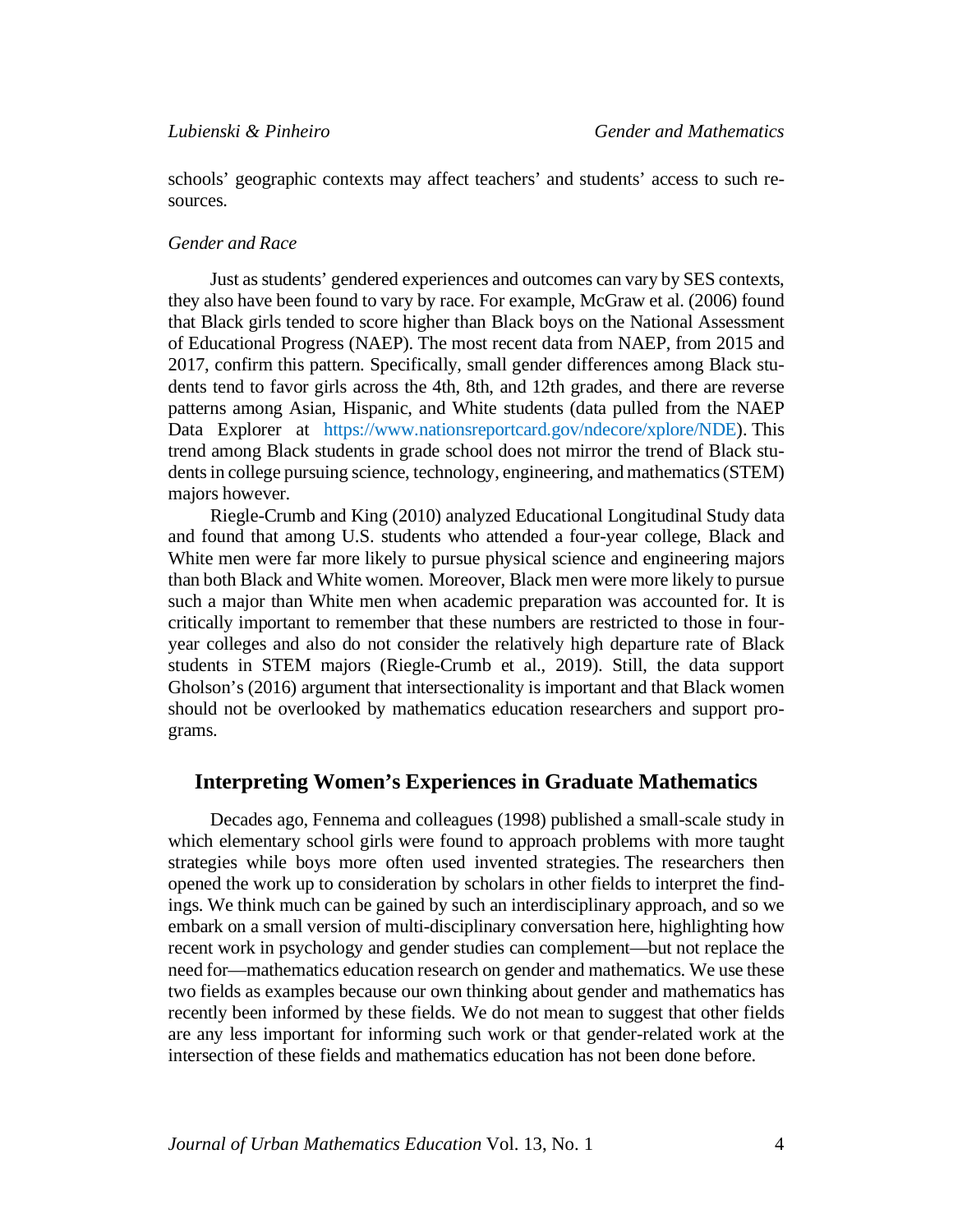To illustrate how frames from different disciplines can enrich our thinking about gender and mathematics, we use data from an ongoing study of how women who are Ph.D. students in mathematics perceive themselves in *mathematical spaces*. We see these spaces as "sites where mathematics knowledge is developed, where induction into a particular community of mathematics doers occurs, and where relationships or interactions contribute to the development of a mathematics identity" (Walker, 2012, p. 67). Using a "life story interview approach" (McAdams, 2008), the second author of this article interviewed six women in mathematics Ph.D. programs at a large Midwestern university in fall 2019. These students were contacted via email, and they completed an online survey providing information about their demographics and mathematical background. Intentionally, the researcher chose two students in the beginning of their studies, two in the middle, and two close to the end. This strategy was used to examine students' experiences throughout different phases of doctoral study (Pinheiro, 2019). Only students who identified as women and who had exemplary grades in high-level graduate mathematics courses were chosen to participate in the project. Among these six students, four identified as White women, one identified as an Asian American woman, and one identified as a Latina from Ecuador. Each woman was interviewed twice for a total period of two hours. Each person was interviewed on two consecutive days.

Overall, the women tended to report that they (1) had more interest in teaching than doing research, (2) considered family-related concerns when making career plans, and (3) had lost confidence in their mathematical abilities as they reached higher-level mathematics. These findings are not new; earlier studies found that women often decide to study a Ph.D. in mathematics because of their love of teaching (Herzig, 2010), their departure from mathematical studies can be connected to a variety of family responsibilities (Herzig, 2004b; Lovitts, 2001; Sonnert & Holton, 1995), and women tend to be less confident in mathematics than men (Etzkowitz et al., 2000; Herzig, 2004a). The current study suggests that women's experiences and the way they feel in mathematical spaces may remain similar to what they were a generation ago. Because of space limitations, we focus specifically on Kelly's<sup>1</sup> experiences, as quotes from her interview succinctly convey these themes.

Kelly is a White  $5<sup>th</sup>$ -year student who decided to pursue a Ph.D. in mathematics because of her interest in teaching mathematics:

When I was in, you know, middle school, I wanted to teach middle school math. When I was in high school I wanted to teach high school math, and then in college I was like, no this is way better, I want to teach college math. And then I knew I needed a Ph.D. in order to do that.

 $\overline{a}$ 

<sup>&</sup>lt;sup>1</sup> Kelly is a pseudonym.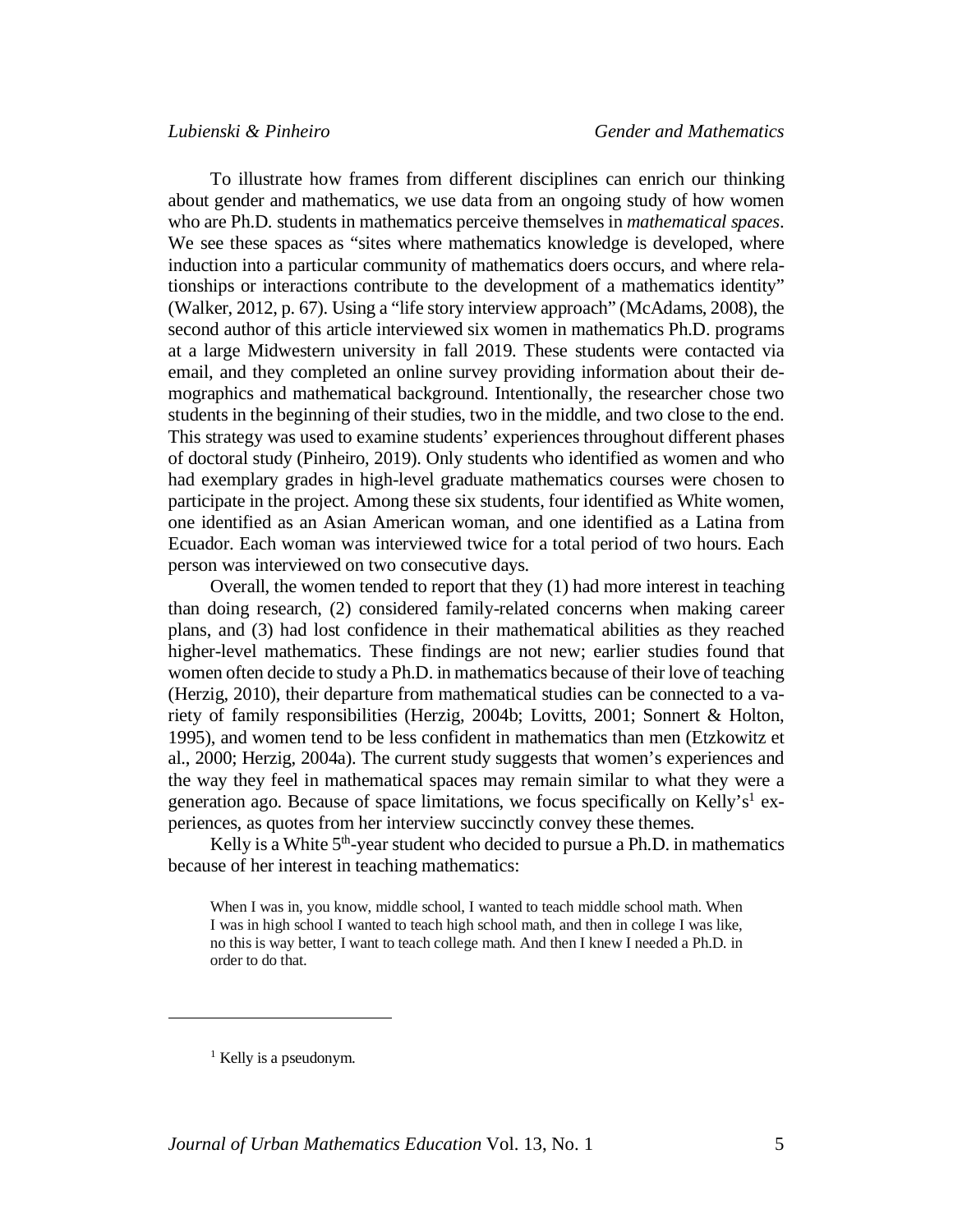Although Kelly had worked for years toward her goal of becoming a college mathematics teacher, she expressed a willingness to compromise her desired career path for the sake of her family:

I consider myself a feminist, but as much as I really do want to teach at a small school, my career is not the most important thing to me. I am much more family oriented. And so I would be much more willing to give up that career in order to have a job close to a city that works well for my husband. And so sometimes I feel odd about vocalizing that to people, because I don't want to be perceived as not empowering to women.

Despite the mathematical accomplishments of the six women in the study, each of the participants, including Kelly, said that their mathematical confidence in graduate school was lower than it was in elementary/middle school, high school, and college. For example, Kelly said she was "definitely less confident in math" in graduate school than she was previously. When asked to describe her confidence on a scale of 1–10, she explained that it started high in graduate school, but fell by her second year:

Kelly: Started off at 9 or 10. And then by year 2, five maybe. Interviewer: Why is that?

Kelly: I think a variety of reasons. I think part of it was suddenly it got way harder. Part of it, too, was not being sure that I wanted to finish the program. And… those moments, when I felt like I didn't belong as much, was sort of a similar thing, where there are some people in this program who just, they read something and they remember it, they can rattle off a theorem. Like it's nothing. And I, I always thought that I had a really good memory, up until I came here. And all of a sudden, I, I don't have a memory like theirs.

Kelly also talked about her desire to have children, along with her questions about timing:

… my husband and I have thought about kids more, because we both do want kids. But… I don't know if I can handle that during grad school. But also they say it doesn't get easier. So that's kind of where I'm at right now.

How might we make sense of Kelly's statements? We turn now to consider how work in psychology and gender studies might inform our interpretations. We then close by considering what mathematics education researchers might see in these quotes that others do not and argue that mathematics education research is needed to complement research on gender and mathematics in other fields.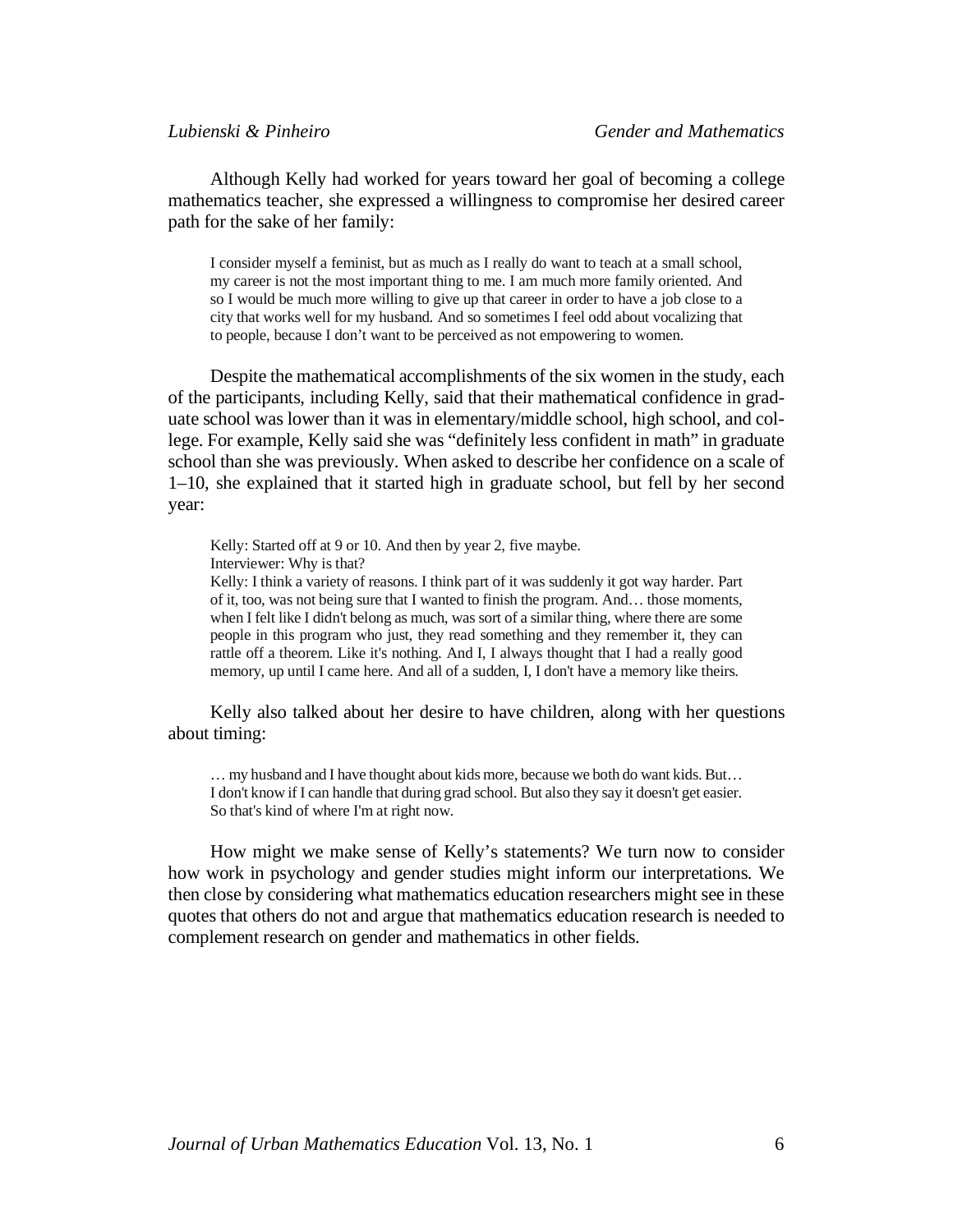## **Perspectives from Psychology and Gender Studies**

#### *Psychology*

Kelly pursued a Ph.D. because she wanted to teach college mathematics. However, when the math became "way harder" in doctoral study, she lost confidence and considered leaving the program. She continues to grapple with how to reconcile her prioritization of family with her feminist identity.

Within psychology, Kelly's statements can be viewed in light of expectancyvalue theory, which emphasizes the role of individuals' values and expectations for success when making career choices (Eccles, 2009). Instead of focusing on women's avoidance of mathematics, expectancy-value theory focuses our attention on why women choose the careers they do. For example, Eccles and Wang (2016) found that women's greater prioritization of working with people and meeting family needs helps explain gender disparities in  $12<sup>th</sup>$  graders' career plans, including why women are more likely than men to pursue non-mathematical careers. Students' mathematical self-concepts and expectation for success in mathematics also predict students' pursuit of math-related careers (Lauermann et al., 2017). Through this lens, we notice that Kelly became unsure of whether to remain in the program once her expectations for success (mathematical self-concept) faltered. Kelly continues to struggle to reconcile her career goals with her family aspirations, particularly because "they say it doesn't get easier," meaning that she is not sure that she can balance motherhood with an academic career in a mathematics department even after graduate school. A lack of role models in her current program (e.g., women professors who are mothers) may exacerbate this sense of conflict in her values as well as diminish her expectancy for success as a mother-mathematician.

Another recent line of research in psychology highlights that mathematics and a few other fields (e.g., philosophy) are associated with innate "brilliance." Consistent with stereotypes about White men being "naturally smart" as opposed to needing to work hard to succeed, the fields associated with brilliance have relatively high percentages of Ph.D.s who are White men (Leslie et al., 2015). With this lens, we might wonder if Kelly has internalized the idea that some students inherently have a greater chance at success as research mathematiciansthan others (i.e., those who "can rattle off a theorem" are simply more mathematically "brilliant" than she is).

#### *Gender Studies*

Whereas psychology helps us understand Kelly's choices as shaped by her individual values and expectations, gender studies helps us focus more on broader societal influences. Gender studies is an interdisciplinary field that has attracted increased attention recently, given evolving views on gender and the ways in which these permeate society and impact people's lives. Here we consider ideas from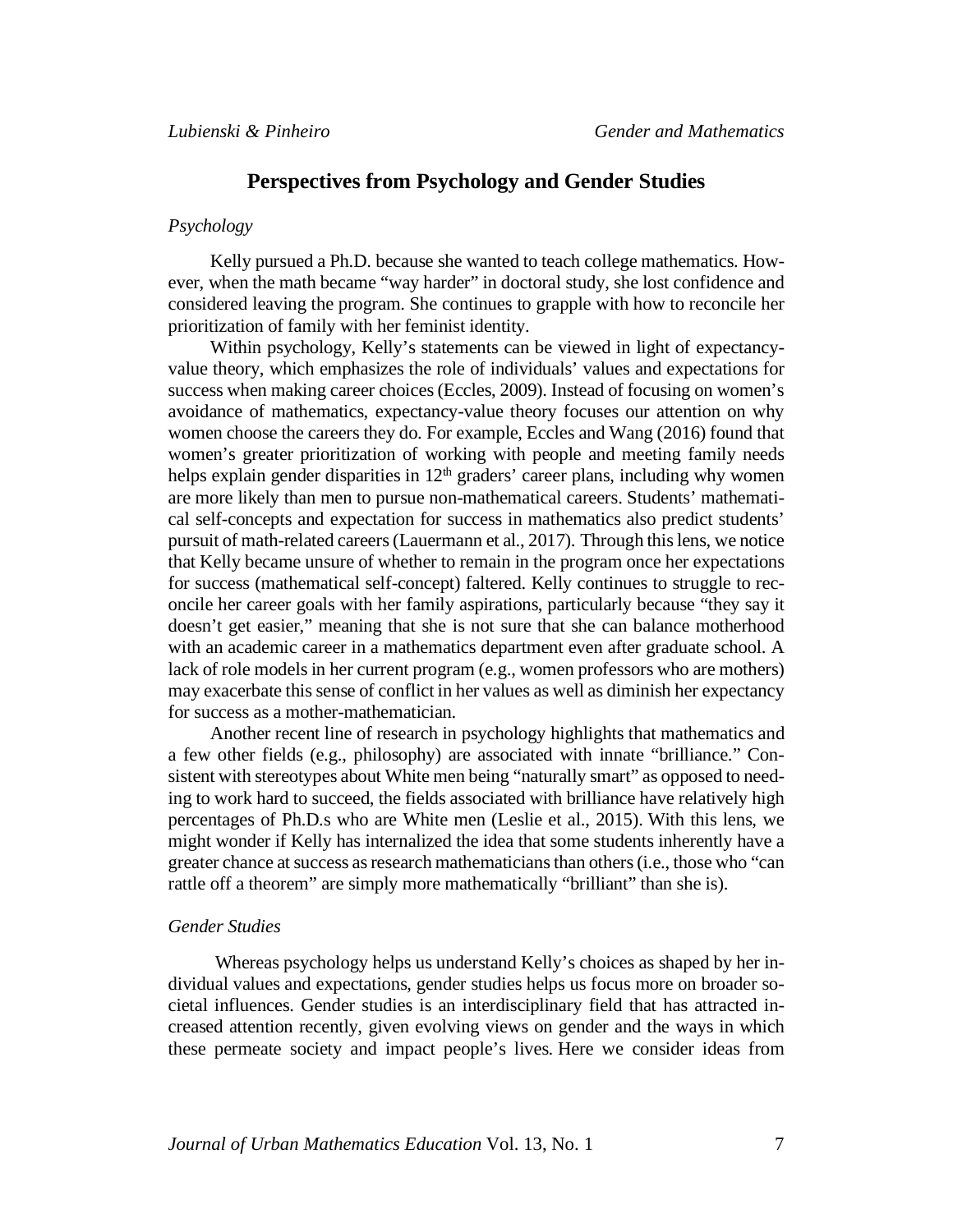feminist and queer theories, both of which fall under the umbrella of gender studies and can provide distinct views of Kelly's experiences.

Feminist theorists focus on injustices that have historically shaped women's oppression, striving to understand the subordination of women in order to take action to address it (McCann & Kim, 2013). In looking at Kelly's statements, feminist theories would help us notice ways in which her views and experiences have been shaped by her gender in a male-dominated society. Although Kelly considers herself a feminist, she is willing to prioritize her husband's career over her own. This is consistent with Donovan (2012), who argued that in societies where masculinities are still dominant, women fill the role of caring for men. Additionally, Korth's (2003, 2005) methodological research on caring helps us consider ways in which Kelly's desire to both care for her family and to be a teacher may be connected to her socially constructed gender.

Unlike feminist studies, which is focused on women, queer theory is not attached to any specific gender identity. Instead of a focus on commonalities among women versus men, queer theory deconstructs the ideas of gender normativity and the heteronormative, prompting us to think beyond our current binary notions of gender and to consider gender as a socially constructed, performative attribute of an individual (i.e., it's what you do, not who you are) (Butler, 1993). Amin (2017) and other queer theorists would argue for research from multiple historical perspectives to examine what makes Kelly's current experiences possible. Such examinations could help us consider, for example, how our historical emphasis on women and men as categories have perpetuated gendered patterns in mathematics outcomes.

In summary, psychological research has informed us about factors shaping individuals' career choices and how these can collectively result in the underrepresentation of women in mathematics, while work in gender studies foregrounds considerations of gender within broad historical and social contexts, pushing us to think more deeply about the way in which societal gender norms have shaped gendered role expectations over time. Within gender studies, feminist theorists emphasize the importance of interpreting and improving Kelly's experiences as a woman, whereas queer theory urges us to look beyond current notions of gender and envision what Kelly's experience might be if such notions were dismantled.

#### **What Can Mathematics Education Researchers Add?**

After considering Kelly's experiences from the perspectives of psychology and gender studies, one might wonder if there is anything else for mathematics education researchers to add. In particular, how might a more explicit focus on mathematics and mathematics education influence what is noticed and queried about Kelly's experiences?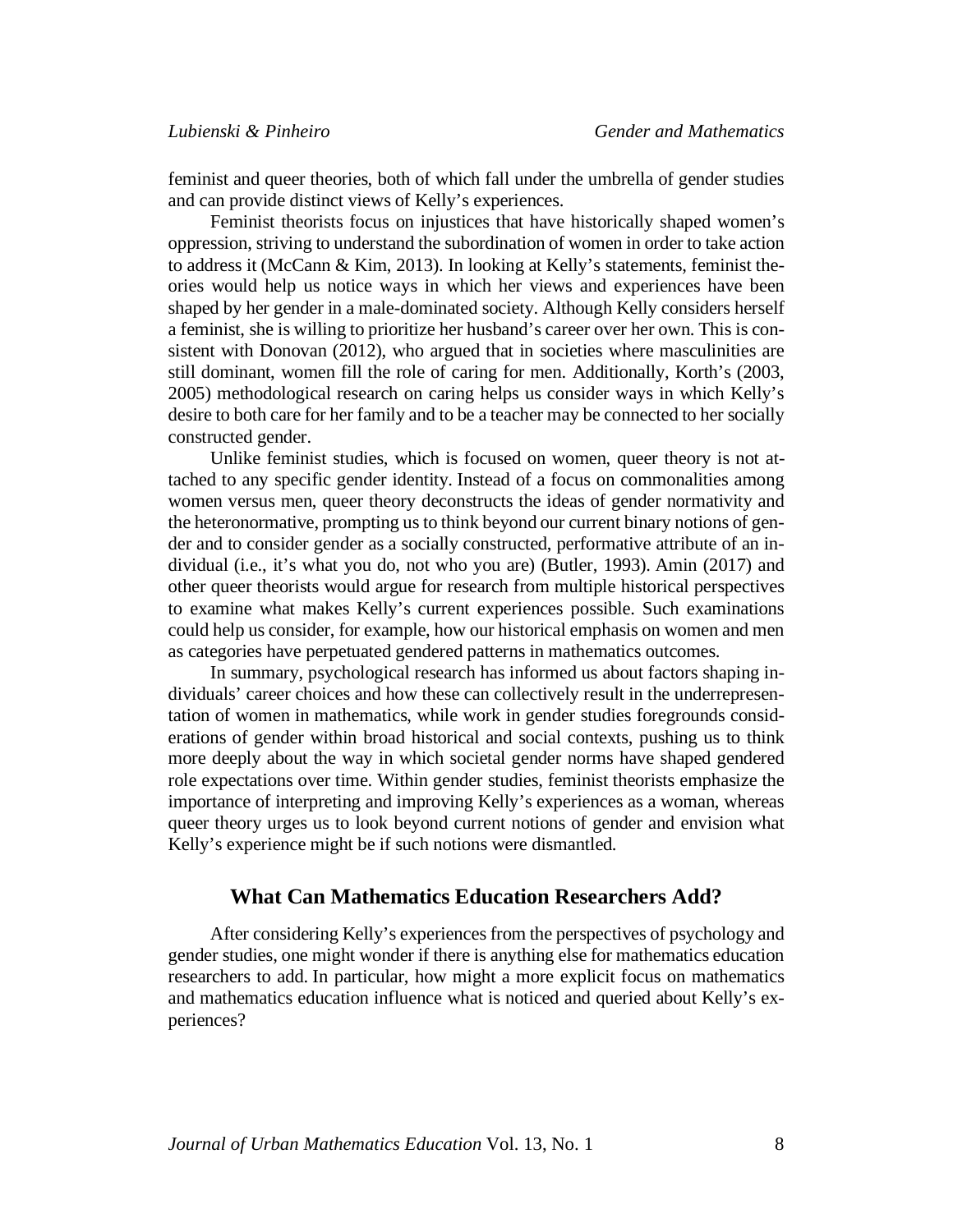First, although both gender studies and psychology's expectancy-value theory help us understand that Kelly's desire to care for others is consistent with larger societal gender norms, we, as mathematics educators with a fuller appreciation of the discipline, might question whether Kelly understands how mathematics can be used to help people in a variety of professions beyond teaching. Second, given our primary concern for improving mathematics teaching and learning, mathematics education scholars might wonder how the mathematics instruction that Kelly encountered shaped her mathematical identity and confidence. More specifically, although expectancy-value theory suggests that it makes sense for Kelly to consider exiting a field in which she lacks confidence, mathematics educators might choose to examine whether poor mathematics instruction contributed to her drop in confidence and/or if there may be a way for high-quality mathematics instruction to ameliorate this decline.

Finally, mathematics educators would likely be quite troubled by Kelly's perception that memorization is key to success in higher-level mathematics. This last point returns us to Fennema et al.'s (1998) study. In the two decades since Fennema and colleagues observed a greater tendency among boys to use invented strategies, several studies have found similar patterns (Gallagher et al., 2000; Goodchild & Grevholm, 2009; Lubienski et al. 2018; Zhu, 2007). These studies point to several hypotheses: Are girls socialized to be "good girls" who memorize and implement procedures given by the teacher or text, whereas boys are rewarded for becoming "outside the box" problem solvers? Does a "bolder" approach to problem solving have greater payoff on nonroutine, complex problems, thereby explaining larger gender gaps at the top of the distribution as well as the decline in women's confidence when reaching higher-level mathematics? How can mathematics teachers interrupt these patterns?

Such questions have risks. For example, as Leyva (2017) asks, might the portrayal of mathematics as primarily involving independent problem solving align with norms of middle-class, White men, perhaps thereby perpetuating stereotypes within the field? Gholson (2016) complicates this a bit further in noting that Black girls tend to exhibit some traits associated with mathematical success and masculinity, including confidence and independence. Her work prompts us to ask how the mathematical experiences of women of color might differ from those of Kelly, as well as whether more independent approaches to school mathematics might have more payoff for some students than others.

Musto's (2019) longitudinal study in a public suburban middle school near Los Angeles pertains to the questions of differential payoff and how engagement can be viewed differently in different contexts. Musto found that in higher track classes, which contained more affluent White and Asian American students, teachers allowed boys to break rules in class without consequence. However, in the lower track classes, where lower SES Latinx students were overrepresented, those same teachers tended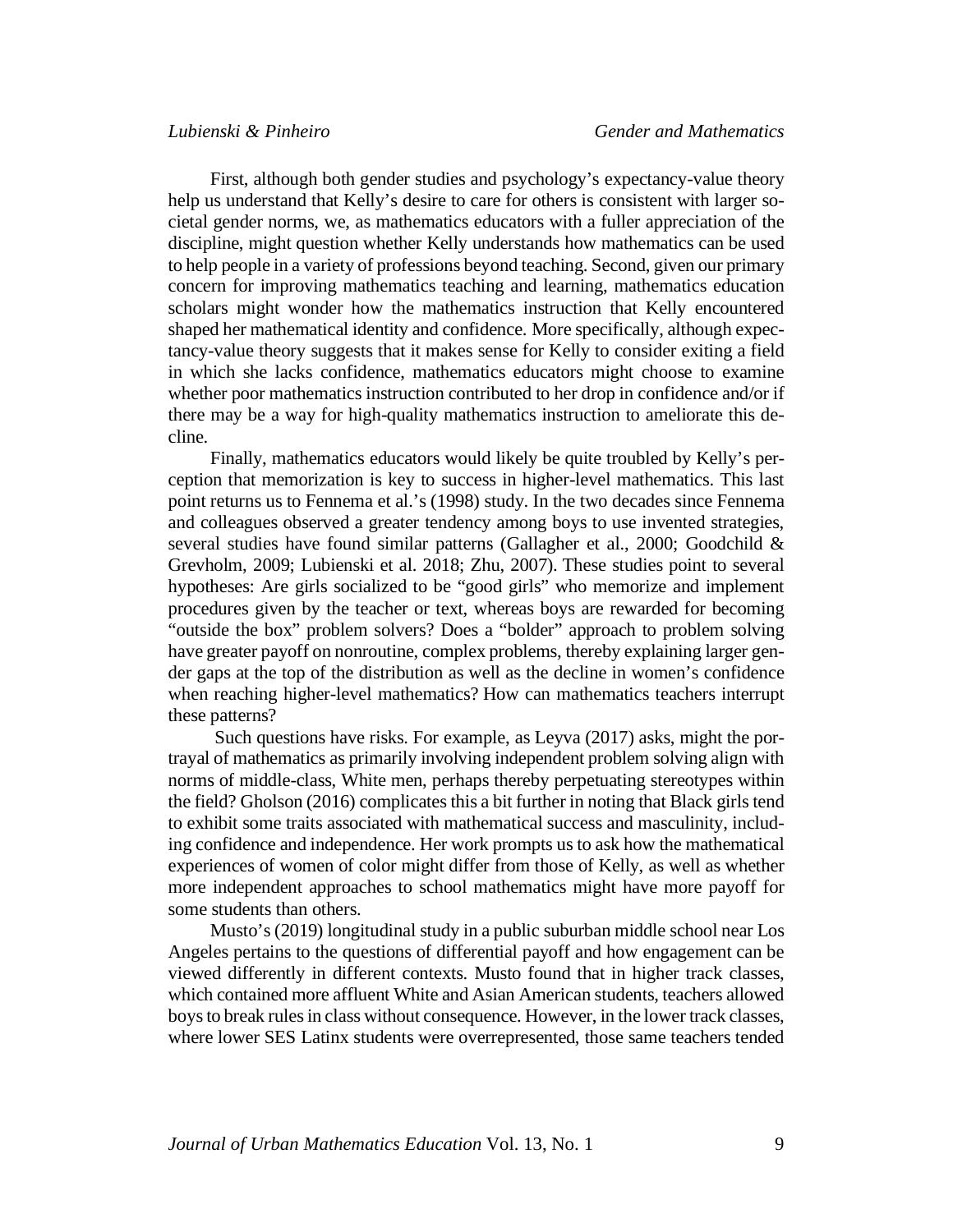to punish boys for breaking rules. While boys (especially White boys) in the higher track classes ended up dominating conversation and being perceived as exceptionally smart, the lower tracked boys pulled back from participation and were ultimately seen as less smart than the girls.

Sociological studies such as Musto's raise questions that provide additional opportunities for mathematics education research. For example, Musto's work can help us see how teachers might contribute to conceptions of who should express independence and who is smart in school, but the study does not focus specifically on mathematics. Mathematics education scholars could take such work a step further to examine how the interactions in classrooms affect the ways in which students identify with and engage with mathematics, including how they approach mathematical problems. Mathematics educators would also bring a critical eye to mathematics instruction, looking, for example, at ways in which highly structured instructional approaches may be more or less likely to exacerbate gender- and ethnicity-related patterns.

Still, such studies may be limited by their reliance upon binary gender categories and their focus on differences between these categories rather than their fluidity. Some scholars have begun to discuss how gender research that goes beyond such binaries might contribute to the field (e.g., McGraw et al., 2019; Walshaw et al., 2017). Additional studies might also examine how urban or rural school contexts can shape the gender- and ethnicity-related patterns examined by Musto in suburban schools. We also wonder how theories not focal in this article, such as Black feminist theory (Borum & Walker, 2012; Collins, 1990) and queer crit perspectives (Misawa, 2012), might help us ask new questions and examine data with new lenses.

## **Conclusion**

In this brief essay, we could only scratch the surface of gender issues to be considered. The *Compendium for Research in Mathematics Education* chapter on gender (Lubienski & Ganley, 2017) further discusses evolving perspectives of gender and mathematics, international patterns, and additional potential factors shaping gender differences in mathematics outcomes. Clearly, there is more work to be done, and mathematics education scholars have a role to play in both informing and building from work grounded in other fields. Given the costs of underrepresentation of women in math-intensive careers to both women and those fields, such work merits our efforts.

#### **Acknowledgements**

The research reported in this article was supported by the MAXQDA Research Grants under the 2019 #ResearchforChange Grant.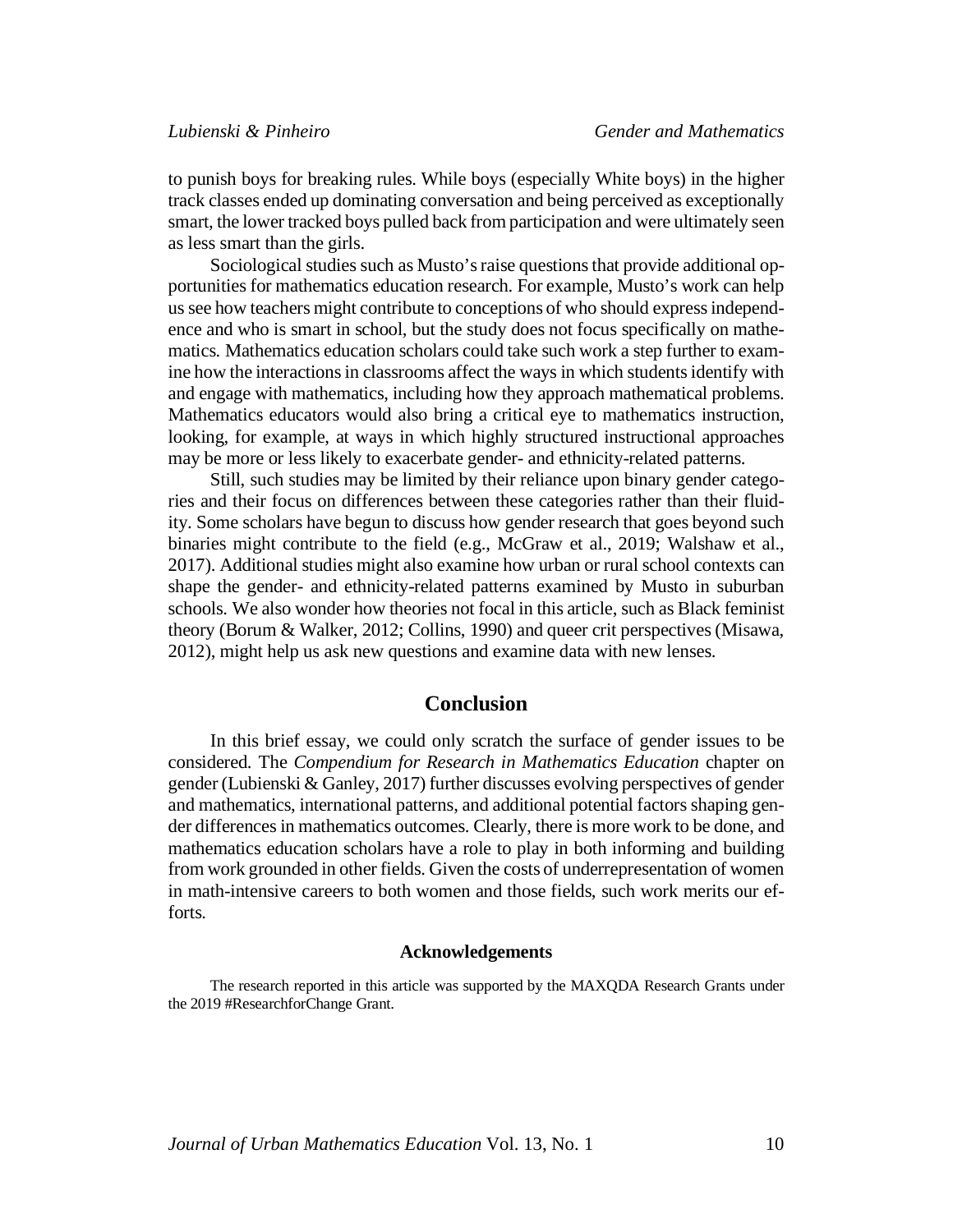#### **References**

- American Association of University Women. (2018). *The simple truth about the gender pay gap* (Fall 2018 Edition).
- Amin, K. (2017). *Disturbing attachments: Genet, modern pederasty, and queer history*. Duke University Press.
- Borum, V., & Walker, E. (2012). What makes the difference? Black women's undergraduate and graduate experiences in mathematics. *The Journal of Negro Education*, *81*(4), 366–378. https://doi.org/10.7709/jnegroeducation.81.4.0366

Butler, J. (1993). *Bodies that matter: On the discursive limits of sex*. Routledge.

Cimpian, J. R., Lubienski, S. T., Timmer, J. D., Makowski, M. B., & Miller, E. K. (2016). Have gender gaps in math closed? Achievement, teacher perceptions, and learning behaviors across two ECLS-K cohorts. *AERA Open*, *2*(4), 1–19. https://doi.org/10.1177%2F2332858416673617

Collins, P. H. (1990). *Black feminist thought: Knowledge, consciousness, and the politics of empowerment.* Routledge.

- Corbett, C., & Hill, C. (2012). *Graduating to a pay gap: The earnings of women and men one year after college graduation*. American Association of University Women.
- Dalton, B., Ingels, S. J., Downing, J., & Bozick, R. (2007). *Advanced mathematics and science coursetaking in the spring high school senior classes of 1982, 1992, and 2004* (NCES 2007– 312). U.S. Department of Education, Institute of Education Sciences, National Center for Education Statistics. https://nces.ed.gov/pubs2007/2007312.pdf
- Donovan, J. (2012). *Feminist theory: The intellectual traditions* (4<sup>th</sup> ed.). Continuum International Publishing Group.
- Eccles, J. S. (2009). Who am I and what am I going to do with my life? Personal and collective identities as motivators of action. *Educational Psychologist*, *44*(2), 78–89. https://doi.org/ 10.1080/00461520902832368
- Eccles, J. S., & Wang, M. T. (2016). What motivates females and males to pursue careers in mathematics and science? *International Journal of Behavioral Development*, *40*(2), 100–106. https://doi.org/10.1177%2F0165025415616201
- Ellison, G., & Swanson, A. (2010). The gender gap in secondary school mathematics at high achievement levels: Evidence from the American Mathematics Competitions. *Journal of Economic Perspectives*, *24*(2):109–128.
- Ellison, G. D., & Swanson, A. (2018). *Dynamics of the gender gap in high math achievement* (NBER Working Paper No. w24910). National Bureau of Economic Research. https://www.nber.org/papers/w24910.pdf
- Etzkowitz, H., Kemelgor, C., & Uzzi, B. (2000). *Athena unbound: The advancement of women in science and technology* (Vol. 19). Cambridge University Press.
- Fennema, E., Carpenter, T. P., Jacobs, V. R., Franke, M. L., & Levi, L. W. (1998). A longitudinal study of gender differences in young children's mathematical thinking. *Educational Researcher, 27*(5), 6–11. https://doi.org/10.3102%2F0013189X027005006
- Fryer, R. G., Jr., & Levitt, S. D. (2004). Understanding the Black-White test score gap in the first two years of school. *Review of Economics & Statistics*, *86*(2), 447–464. https://doi.org/10. 1162/003465304323031049
- Gallagher, A. M., De Lisi, R., Holst, P. C., McGillicuddy-De Lisi, A. V., Morely, M., & Cahalan, C. (2000). Gender differences in advanced mathematical problem solving. *Journal of Experimental Child Psychology, 75*(3), 165–190. https://doi.org/10.1006/jecp.1999.2532
- Ganley, C. M., & Lubienski, S. T. (2016). Mathematics confidence, interest and performance: Examining gender patterns and reciprocal relations. *Learning and Individual Differences, 47*, 182–193*.* https://doi.org/10.1016/j.lindif.2016.01.002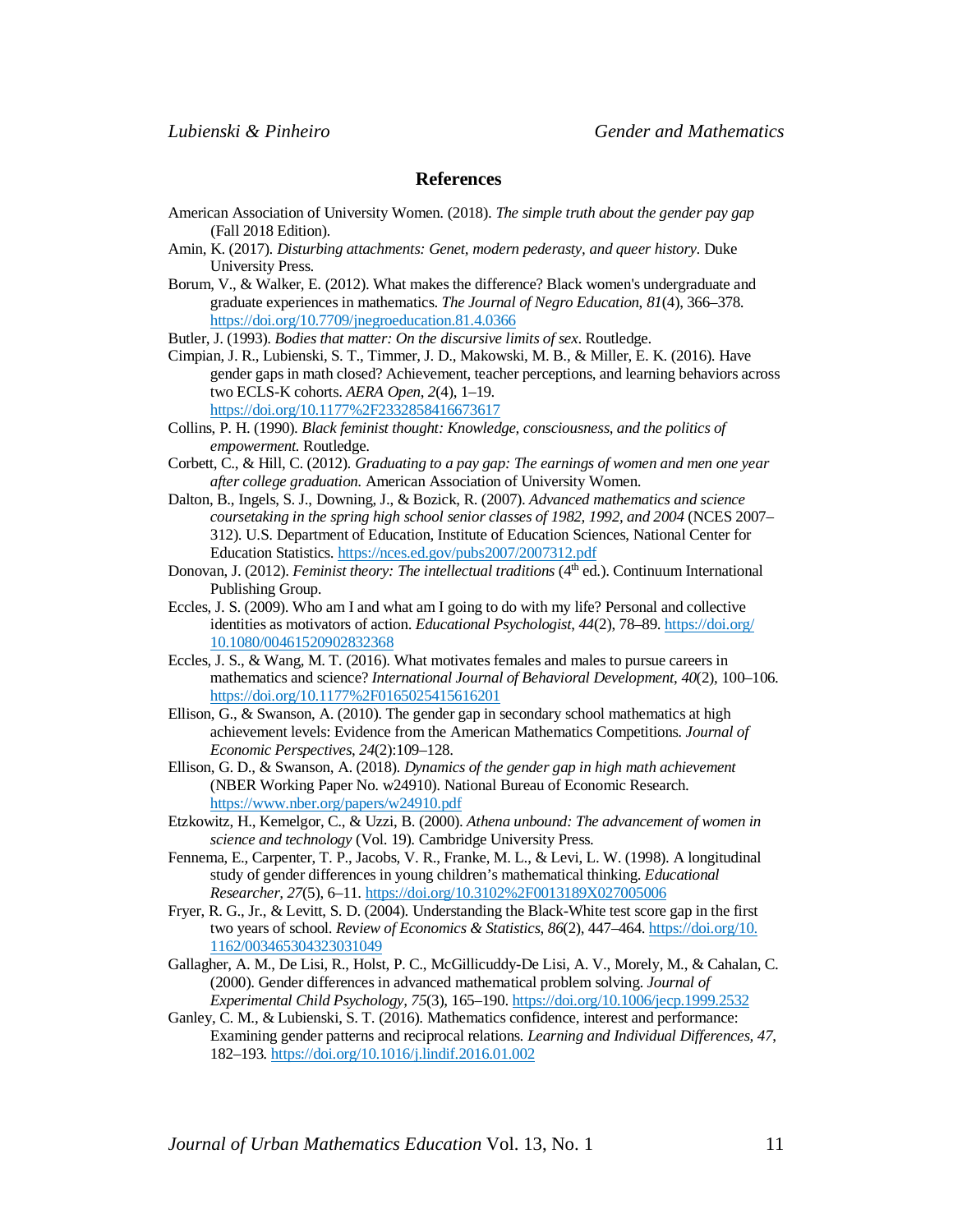- Gholson, M. L. (2016). Clean corners and algebra: A critical examination of the constructed invisibility of black girls and women in mathematics. *Journal of Negro Education*, *85*(3), 290–301. https://doi.org/10.7709/jnegroeducation.85.3.0290
- Goodchild, S., & Grevholm, B. (2009). An exploratory study of mathematics test results: What is the gender effect? *International Journal of Science and Mathematics Education, 7*(1), 161–182. https://doi.org/10.1007/s10763-007-9114-7
- Grevholm, B. (2011). Vad händer inom forskning rörande genus och matematik? Några observationer och reflektioner om aktuella trender. In B. Melander & C. Rudälv (Eds.), *Kvinnor och matematik: Konferens den 14–16 juni 2009: Konferensrapport* (pp. 21–33). Umeå Universitet.
- Hall, J. (2014). Unpacking "gender issues" research. *Philosophy of Mathematics Education Journal*, *28*, 1–10.
- Herzig, A. H. (2004a). Becoming mathematicians: Women and students of color choosing and leaving doctoral mathematics. *Review of Educational Research*, *74*(2), 171–214. https://doi.org/10.3102%2F00346543074002171
- Herzig, A. H. (2004b). 'Slaughtering this beautiful math': Graduate women choosing and leaving mathematics. *Gender and Education*, *16*(3), 379–395. https://doi.org/10.1080/09540250042000251506
- Herzig, A. H. (2010). Women belonging in the social worlds of graduate mathematics. *The Mathematics Enthusiast*, *7*(2), 177–208. https://scholarworks.umt.edu/tme/vol7/iss2/2/
- Korth, B. (2003). A critical reconstruction of care-in-action. *The Qualitative Report*, *8*(3), 487–512. https://nsuworks.nova.edu/tqr/vol8/iss3/9/
- Korth, B. (2005). Choice, necessity, or narcissism? A feminist does feminist ethnography. In G. Troman, B. Jeffrey, & G. Walford (Eds.), *Methodological issues and practices in ethnography* (pp. 131–167). Emerald Group Publishing.
- Lauermann, F., Tsai, Y.-M., & Eccles, J. S. (2017). Math-related career aspirations and choices within Eccles et al.'s expectancy–value theory of achievement-related behaviors. *Developmental Psychology*, *53*(8), 1540–1559. http://doi.org/10.1037/dev0000367
- Leslie, S. J., Cimpian, A., Meyer, M., & Freeland, E. (2015). Expectations of brilliance underlie gender distributions across academic disciplines. *Science*, *347*(6219), 262–265. https://doi. org/10.1126/science.1261375
- Leyva, L. A. (2017). Unpacking the male superiority myth and masculinization of mathematics at the intersections: A review of research on gender in mathematics education. *Journal for Research in Mathematics Education, 48*(4), 397–433. https://doi.org/10.5951/jresematheduc.48.4.0397
- Lovitts, B. E. (2001). *Leaving the ivory tower: the causes and consequences of departure from doctoral study*. Rowman & Littlefield Publishers.
- Lubienski, S. T., & Ganley, C. M. (2017). Research on gender and mathematics. In J. Cai (Ed.), *Compendium for research in mathematics education* (pp. 649–666). National Council of Teachers of Mathematics.
- Lubienski, S. T., Makowski, M., & Miller, E. (2018, April 23–25). *"Bold problem solving:" A new construct for gender equity research* [Paper presentation]. National Council of Teachers of Mathematics Research Conference, Washington, DC, United States.
- Lubienski, S. T., Robinson, J. P., Crane, C. C., & Ganley, C. M. (2013). Girls' and boys' mathematics achievement, affect, and experiences: Findings from ECLS-K. *Journal for Research in Mathematics Education*, *44*(4), 634–645. https://doi.org/10.5951/jresematheduc. 44.4.0634
- Marks, J. L., Lam, C. B., & McHale, S. M. (2009). Family patterns of gender role attitudes. *Sex Roles, 61*(3–4), 221–234. https://doi.org/10.1007%2Fs11199-009-9619-3
- McAdams, D. P. (2008). Personal narratives and the life story. In O. John, R. Robins, & L. Pervin (Eds.), *Handbook of personality: Theory and research* (pp. 241–261). Guilford Press.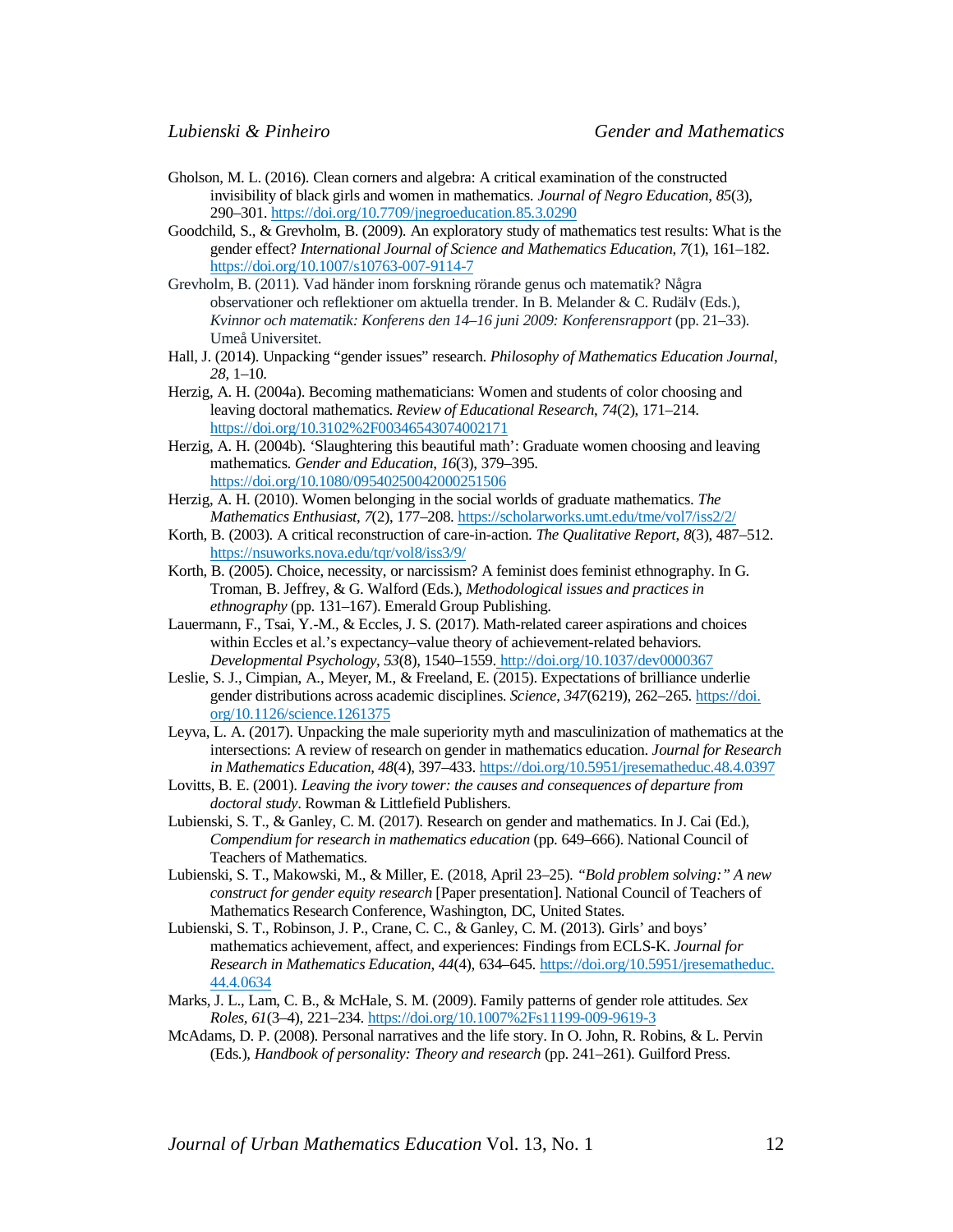- McCann, C. R., & Kim, S. K. (2013). Introduction. In C. R. McCann & S. K. Kim (Eds.), *Feminist theory reader: Local and global perspectives* (pp. 1–10). Routledge.
- McGraw, R., Lubienski, S. T., & Strutchens, M. E. (2006). A closer look at gender in NAEP mathematics achievement and affect data: Intersections with achievement, race/ethnicity, and socio-economic status. *Journal for Research in Mathematics Education, 37*(2), 129–150.
- McGraw, R., Piatek-Jimenez, K., Wiest, L., Dias, A., Gonçalves, H. J. L., Hall, J., Hodge, A., Kersey, B., & Rubel, L. (2019). Working group on gender and sexuality in mathematics education: experience of people across cultures. In S. Otten, A. G. Candela, Z. Araujo, C. Haines, & C. Munter (Eds.), *Proceedings of the Forty-First Annual Meeting of the North American Chapter of the International Group for the Psychology of Mathematics Education*  (pp. 1940–1953)*.* University of Missouri. https://www.pmena.org/pmenaproceedings/ PMENA%2041%202019%20Proceedings.pdf
- Misawa, M. (2012). Social justice narrative inquiry: A queer crit perspective. *Proceedings of the Annual Adult Education Research Conference*, *53*, 239–246. https://newprairiepress.org/ cgi/viewcontent.cgi?article=3082&context=aerc
- Musto, M. (2019). Brilliant or bad? The gendered social construction of exceptionalism in early adolescence. *American Sociological Review*, *84*(3), 369–393. https://doi.org/10.1177/ 0003122419837567
- National Center for Science and Engineering Statistics. (2019). *Women, minorities, and persons with disabilities in science and engineering* (Special Report NSF 19-304). National Science Foundation, Directorate for Social, Behavioral, and Economic Science. https://www.nsf.gov/ statistics/wmpd.
- Organisation for Economic Co-Operation and Development. (2014). *PISA 2012 results: What students know and can do: Student performance in mathematics, reading and science* (Rev. ed., Vol. 1). http://www.oecd.org/pisa/keyfindings/pisa-2012-results-volume-I.pdf
- Organisation for Economic Co-Operation and Development. (2015). *The ABC of gender equality in education: Aptitude, behaviour, confidence*. https://www.oecd.org/pisa/keyfindings/pisa-2012-results-gender-eng.pdf
- Perez-Felkner, L., McDonald, S.-K., & Schneider, B. L. (2014). What happens to high-achieving females after high school? Gender and persistence on the postsecondary STEM pipeline. In I. Schoon & J. S. Eccles (Eds.), *Gender differences in aspirations and attainment* (pp. 285– 320). Cambridge University Press.
- Pinheiro, W. A. (2019). [Unpublished raw data on the study of the Empowerment of Women in Mathematics Graduate Schools 2019 MAXQDA Research for Change Grant]. Indiana University.
- Reardon, S. F. (2011). The widening academic achievement gap between the rich and the poor: New evidence and possible explanations. In G. J. Duncan & R. J. Murnane (Eds.), *Whither opportunity? Rising inequality, schools, and children's life chances* (pp. 91–116). Russell Sage Foundation; Spencer Foundation.
- Reardon, S. F., Kalogrides, D., Fahle, E. M., Podolsky, A., & Zárate, R. C. (2018). The relationship between test item format and gender achievement gaps on math and ELA tests in  $4<sup>th</sup>$  and  $8<sup>th</sup>$ grades. *Educational Researcher*, *47*(5), 284–294. https://doi.org/10.3102%2F0013189X18762105
- Riegle-Crumb, C., & King, B. (2010). Questioning a white male advantage in STEM: Examining disparities in college major by gender and race/ethnicity. *Educational Researcher*, *39*(9), 656– 664. https://doi.org/10.3102%2F0013189X10391657
- Riegle-Crumb, C., King, B., & Irizarry, Y. (2019). Does STEM stand out? Examining racial/ethnic gaps in persistence across postsecondary fields. *Educational Researcher*, *48*(3), 133–144. https://doi.org/10.3102/0013189X19831006